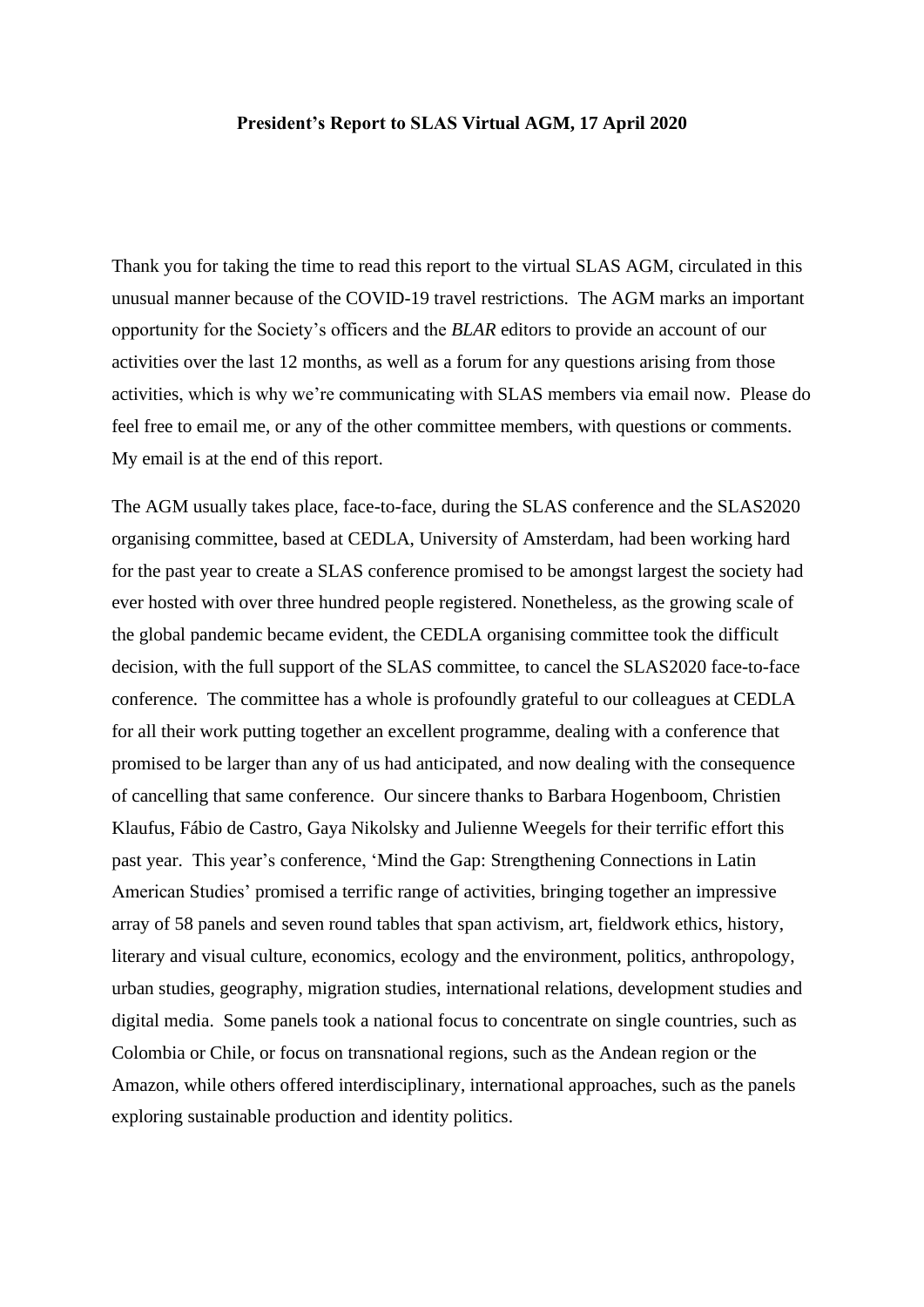The CEDLA SLAS2020 committee is taking a few weeks to decide if they want to host the conference another year; the organising committees in Bath, Belfast and Swansea have all kindly agreed to postpone their events if there's a decision to re-schedule the SLAS Amsterdam conference. Both the SLAS committee and the SLAS2020 conference committee are so appreciative of their understanding in these difficult circumstances. We are also incredibly appreciative of the patience and understanding of those planning on attending and presenting at SLAS2020; cancelling the conference was a huge disappointment to us all, but the right decision to make in the current public health situation. I want to reiterate my thanks to both committees, the conference committee and the SLAS committee, and especially to Julienne Weegels, Marieke Riethof and SLAS's webmistress Christy Palmer, for all the work that has gone on behind the scenes to cancel the annual conference and, over the past few weeks, to create a virtual version of SLAS2020. Offering a virtual version of the conference is a new undertaking for all of us but is evidence of the committees' commitment to 'strength connections in Latin American Studies' and may also offer us more innovative and inclusive ways of doing just that.

The time of the annual conference is always the high point in SLAS's calendar, even when that conference is virtual, as it offers both exciting intellectual nourishment and a chance for the SLAS community to come together. Memories of last year's conference in Leicester remain very much alive, and I take this opportunity to thank again Clara Garavelli, Emma Staniland and their team for a hugely successful event.

No doubt all of you will have used the SLAS website (https://www.slas.org.uk) in the run-up to the conference, which currently welcomes visitors in Portuguese, Dutch and Spanish, and hosts a rich selection of blog pieces. If you're interested in contributing a blog piece, please get in touch with Eamon McCarthy [\(Eamon.Mccarthy@glasgow.ac.uk\)](mailto:Eamon.Mccarthy@glasgow.ac.uk). Thanks again to all those involved in the website re-design last year. The work that went into that redesign has proved well worth the effort. The SLAS Twitter account, launched the summer before last by Marieke Riethof with support from Eamon McCarthy and Jens Hentschke, has now 5,271 followers. This platform continues to be a major way to raise the Society's profile and reach, as well as ensuring a steady flow of information to the broad Latin Americanist community. With so many restrictions on movement globally, the SLAS Twitter account has also been valuable as a way to communicate news in a timely manner and advertise virtual events. Both the website and @SLASLatAm remain a collaborative effort; Christy Palmer researches and writes many of the tweets, while remaining our webmistress, with Marieke Riethof,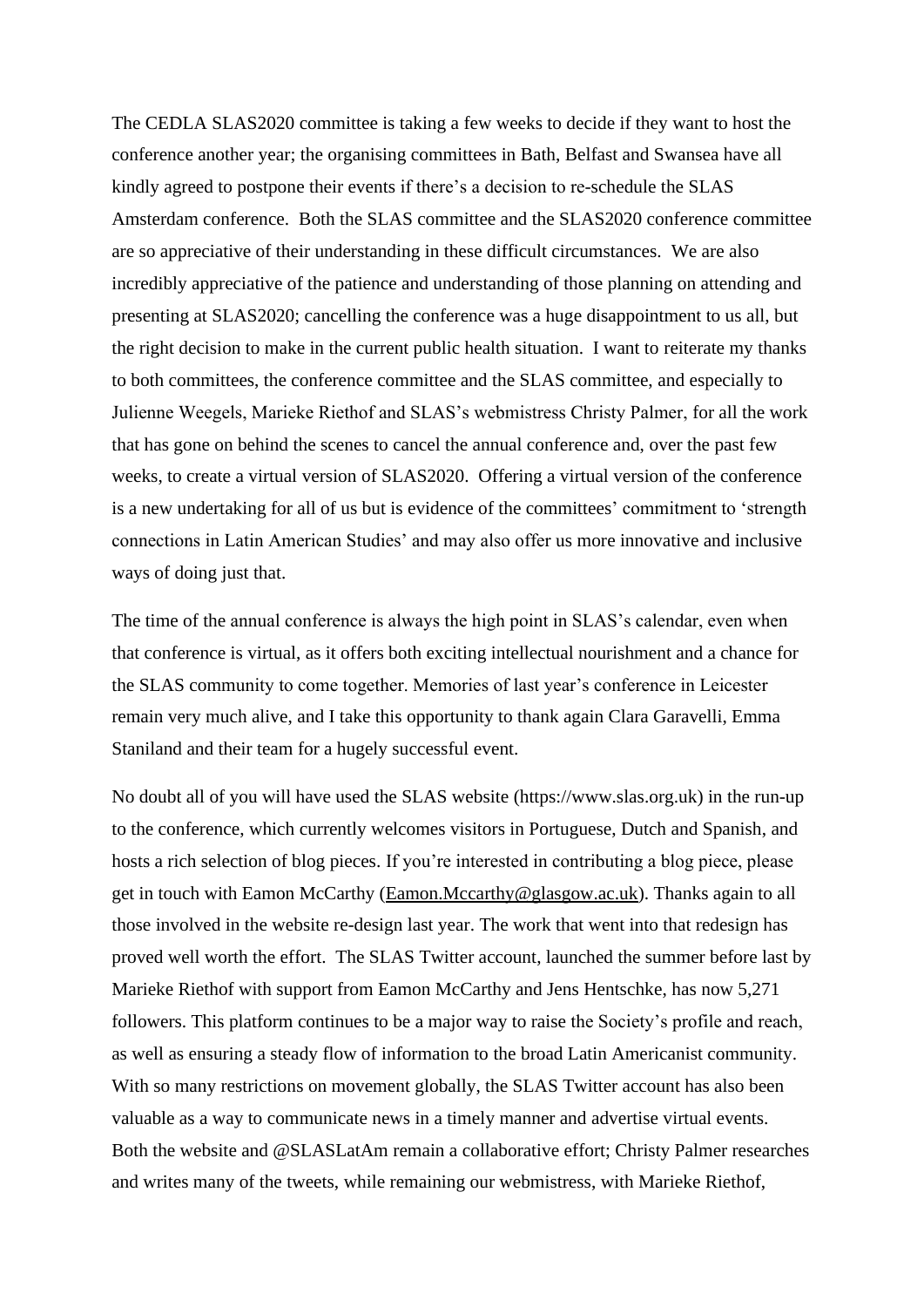Eamon McCarthy and Thea Pitman all contributing tweets and website updates. Thank you to everyone involved.

You will all be aware of the very productive relationship that SLAS enjoys with Wiley, who publish *BLAR* and manage our memberships. As the Treasurer's report shows, this relationship with Wiley is of fundamental significance to the Society's financial wellbeing, and we look forward to continuing that relationship in the years ahead as Open Access throws up some uncertainties and potential challenges to the academic publication landscape. Our liaison team at Wiley, led by Lizzie Brophy, has been busy working with us to explore and mitigate the impact of these changes, as well as developing campaigns to boost the profile of *BLAR*. This is a chance, too, to thank Jasmine Gideon for her sterling work as *BLAR* coordinating editor, to the indefatigable Ken Lestrange and to the rest of the *BLAR* editorial team. Some *BLAR* highlights from my perspective over the last year were: *BLAR* rising to 1.00 in the impact factor, giving *BLAR* the highest impact factor of any Latin American studies journal in the Social Science Index (2018); a 22% increase over 2018 in terms of full text downloads, to over 200,000, and the introduction of a new translation prize, seeking to increase the accessibility of publishing in *BLAR*. The journal is now available at 6,609 institutions worldwide and submissions increased by 3.9%, remaining at over 100, with significant submissions from Brazil, Mexico, Chile and Colombia. This speaks to our goal of Latin America being a subject central to the creation of its own knowledge, evident also in the number of Latin American scholars and post-graduates who SLAS seeks to support, as well as the introduction of the *BLAR* translation prize as just noted.

The Treasurer's report will provide the financial details for the past year but suffice to say that SLAS remains in a good financial position. The conference cancellation this year will nonetheless impact on our finances, as SLAS underwrites all its annual conferences. Moreover, the committee agreed that we had a duty to ensure that the full cost of registration was reimbursed to all SLAS2020 participants, despite the increased financial losses that this decision will mean for SLAS. Years of careful stewardship of SLAS resources by our longtime treasurer John Fisher, however, and judicious decisions by previous SLAS committees mean that the organisation is in a position to cope with the financial repercussions of the conference cancellation.

SLAS is rightly proud of its association with PILAS, our post-graduate wing, which we support in financial and logistical terms. At the same time, the President of PILAS is a full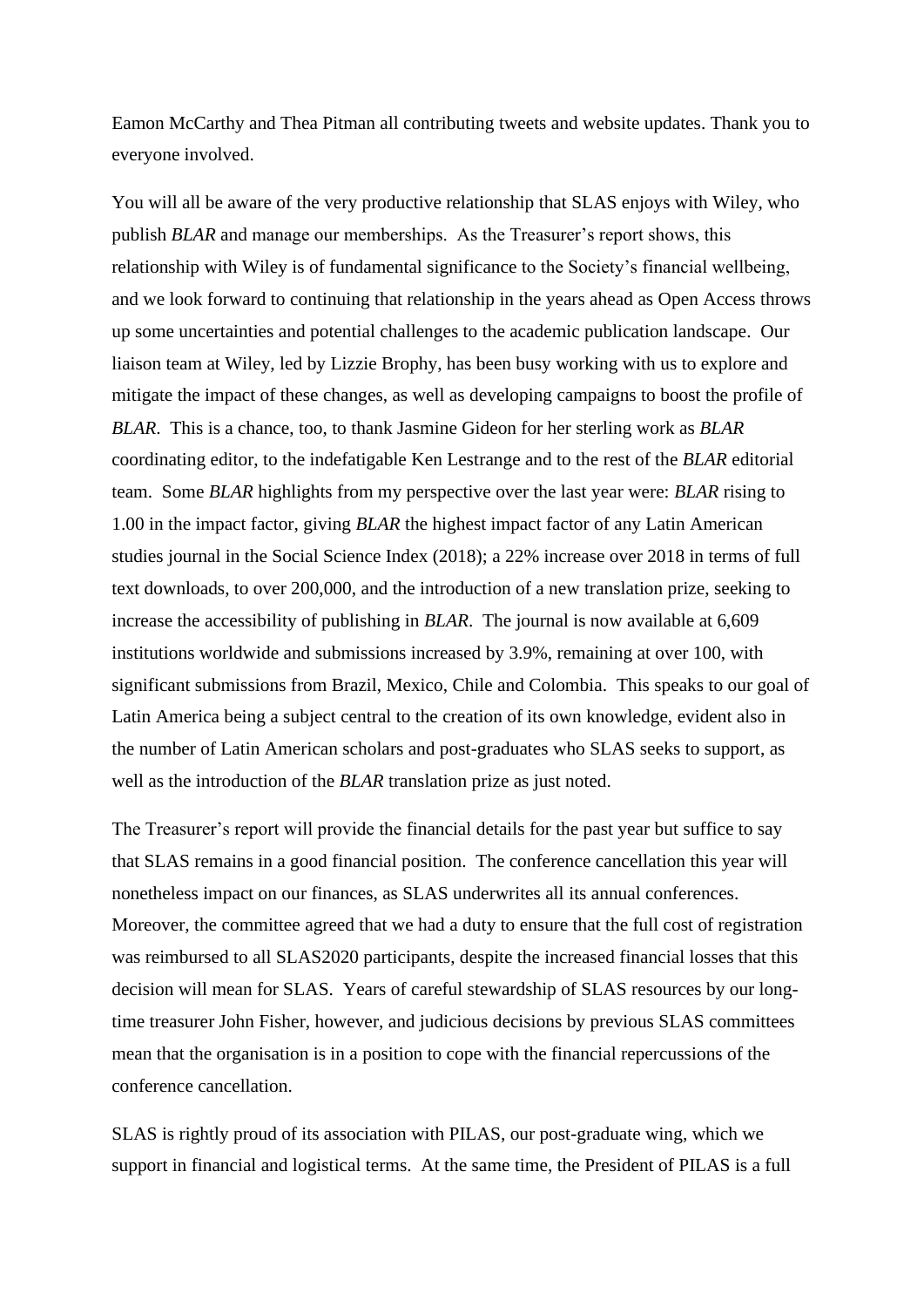member of the SLAS committee and it's been great to have Armandina Maldonado Deller, representing the PILAS 2020 committee, with us through the year to ensure that the perspectives of our post-graduate community inform our decisions. The 2019 PILAS conference, 'Communities of Knowledge, Communities of Action', was very successful, hosting 13 panels and 4 keynotes at the University of York. Other PILAS events have included an annual workday at the British Library to explore Latin American archives and materials and a fieldwork workshop. We congratulate the current PILAS committee on their ongoing success and look forward to their 2020 conference, 'I, We, They, the Other: Deconstructing Identity in Latin America' scheduled for the University of Nottingham, in early July. The call for papers is currently open and more information is available at: [https://pilasconference19.wordpress.com.](https://pilasconference19.wordpress.com/) We do not yet know what impact, if any, travel restrictions will have on PILAS2020 but the SLAS committee will support the PILAS committee in their decisions.

As President of SLAS I have represented the organisation in the context of national organisations and associations, notably the UK Conference of Area Studies Associations and the Arts and Humanities Alliance. On behalf of SLAS I have organised a successful call, with sibling organisations in the AHA, to postpone a UKRI consultation on Open Access, due to the challenges many colleagues currently face working from home. I am also organising SLAS's response to the REF panel's calls for panel nominations, which has extended its deadline due to the current situation. As past-president of SLAS, David Wood has organised the Standing Conference for Centres of Latin American Studies and has done a great job in that role, bringing in as a guest speaker, Gary Grubb, one of the AHRC's programme directors, to share news of developments on the research front, specifically in relation to GCRF and interdisciplinary research. I am sure that David would join me in thanking Thea Pitman, who stepped in to chair the Standing Conference meeting so that it could run as scheduled in December.

As this report testifies, the SLAS committee has been busy. I want to pay tribute to my colleagues on the committee, whose commitment over the last year has ensured the smooth running of the Society and its activities. And many thanks, as well, to Tony Kapcia for his work as the Society's auditor. Finally, in 2019 the SLAS community was saddened to learn of the deaths of two former SLAS presidents, Caroline Williams, who died in August, and Silvia Chant, who died in December. The SLAS committee had representation at both